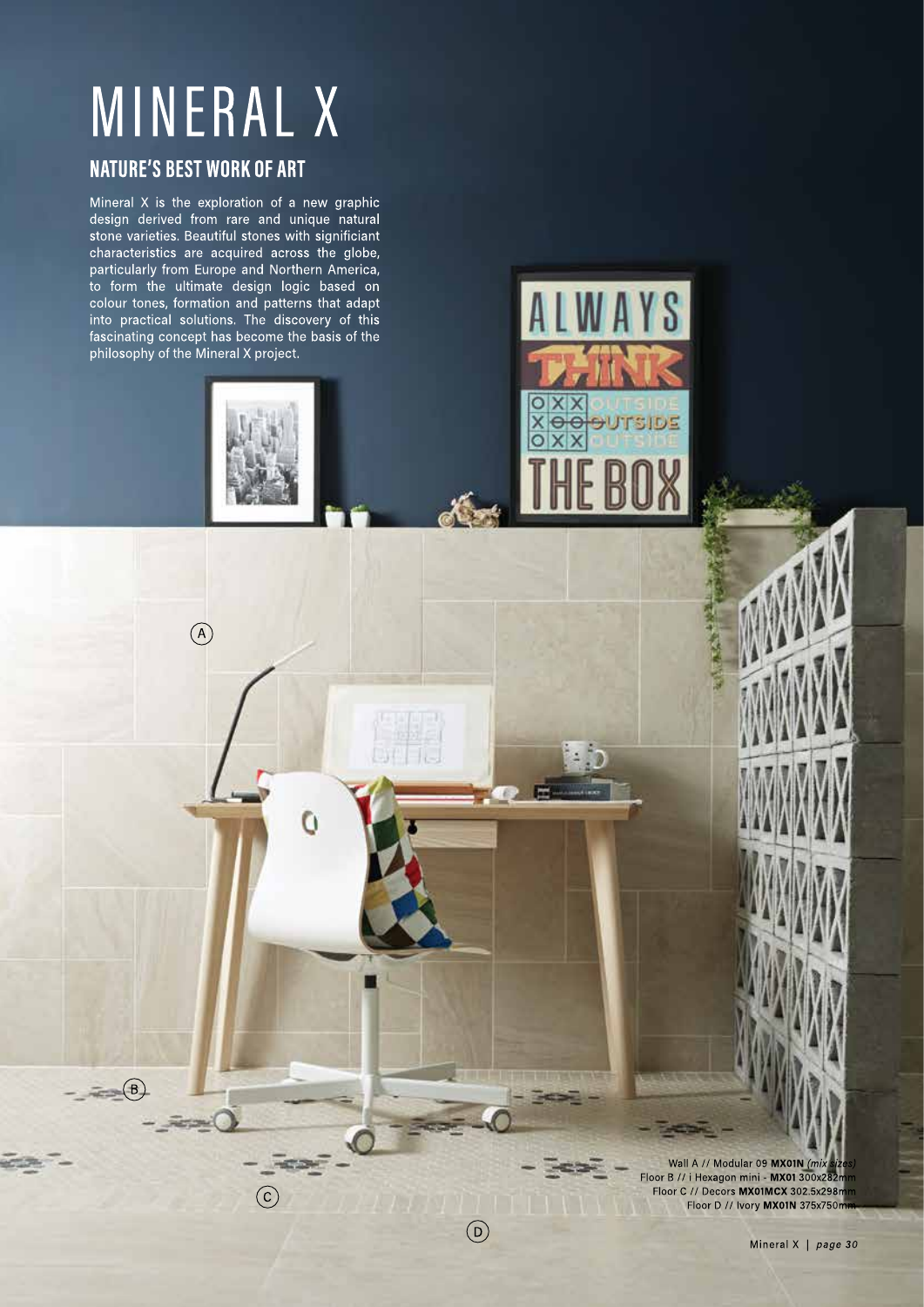# **6 DIFFERENT STONES**

Mineral X, a cutting-edge concept that infuses 6 different stones into an alluring mix. Noble stones such as Rapolana, Diano, Palissandro Breccia Onix, Tobacco, Copper and Grigio Tunisi are infused into one another to create an attractive aesthetic. Together, these harmonious pairings seamlessly create soft motifs, unique colours and attractive surfaces.



Tobacco

Diano



Palissandro Breccia Onix

Copper



Grigio Tunisi



Rapolana



## **SPECTACULAR FINISH**

Mineral X offers the perfect solution for contemporary spaces whilst incorporating the classical aspects and colours of natural stones in a modern way. The collection offers three types of surfaces choices of Lappato, Natural and Rough for functionality and ease of maintenance.



**3 SIZES TO SATISFY** 



250 x 750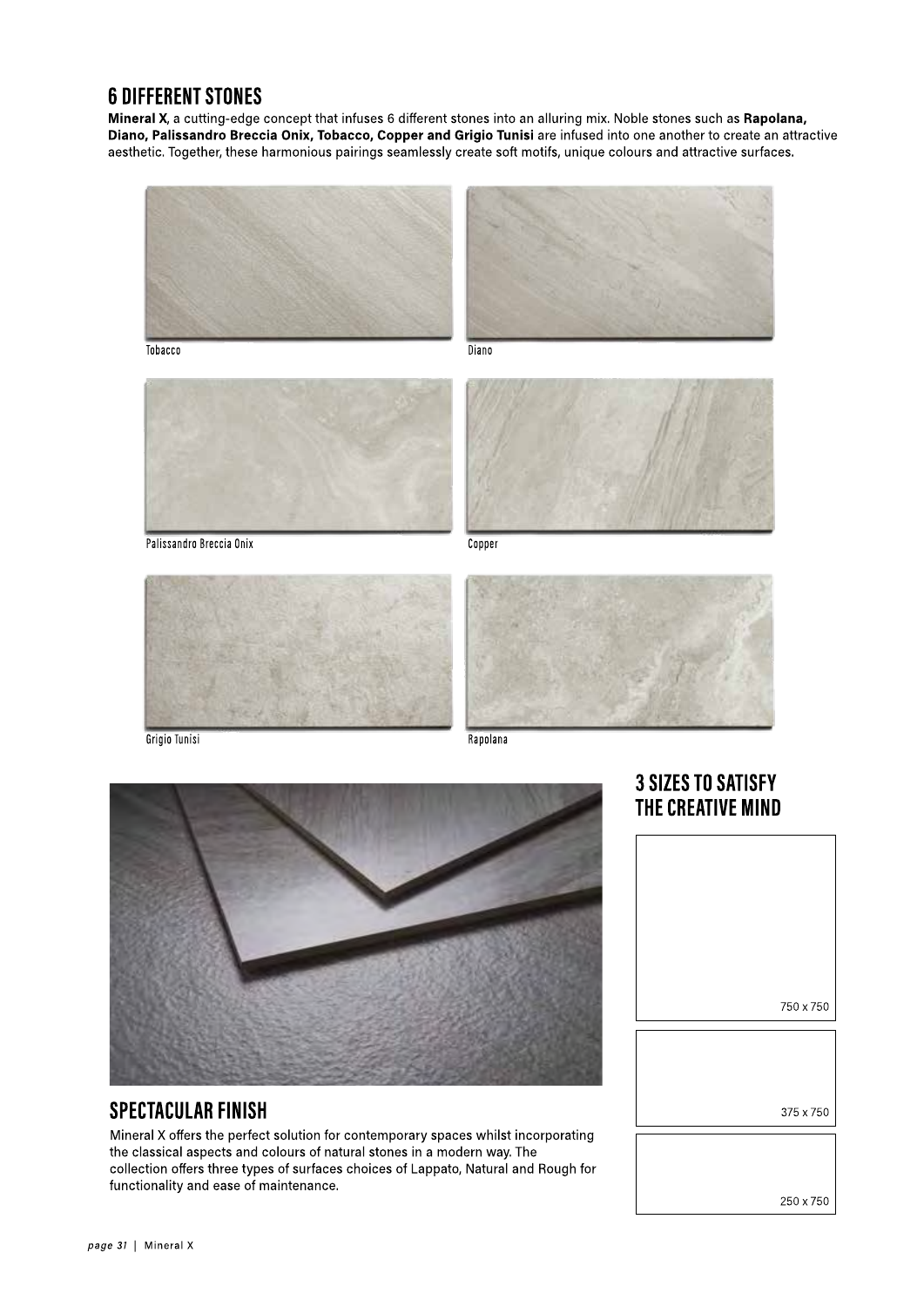# **VERSATILE HUES**

Mineral X comes with attractive colours which provide the best solution for interior decoration while the distinctive design variations bring out the luxury of natural stone.





**Black MX03N / L / R** 



# **RANDOM PERFECTION**

Create a fascinating tile tapestry in your home with decor tiles comprising a random mix surface for a unique and captivating appearance. Take a step further by pairing it with Feruni's iHexagon Mini for a completely new presentation.



Size: 302.5 x 298mm Thickness: 11mm Surface: Lappato, Rough, Natural Variation: Slight Variation (V2) Application: Wall & Floor

# Wall // Decors MX01DTR 300x304mm

**A DIFFERENT DIMENSION** 

The combination of different surfaces assembled by hand into a visually engaging arrangement gives extra depth and a three-dimensional spin to decorative walls with repetitive zig zag surface.



Size: 300 x 304mm Thickness: 11mm Surface: Lappato, Rough, Natural Variation: Slight Variation (V2) Application: Wall & Floor

Mineral X | page 32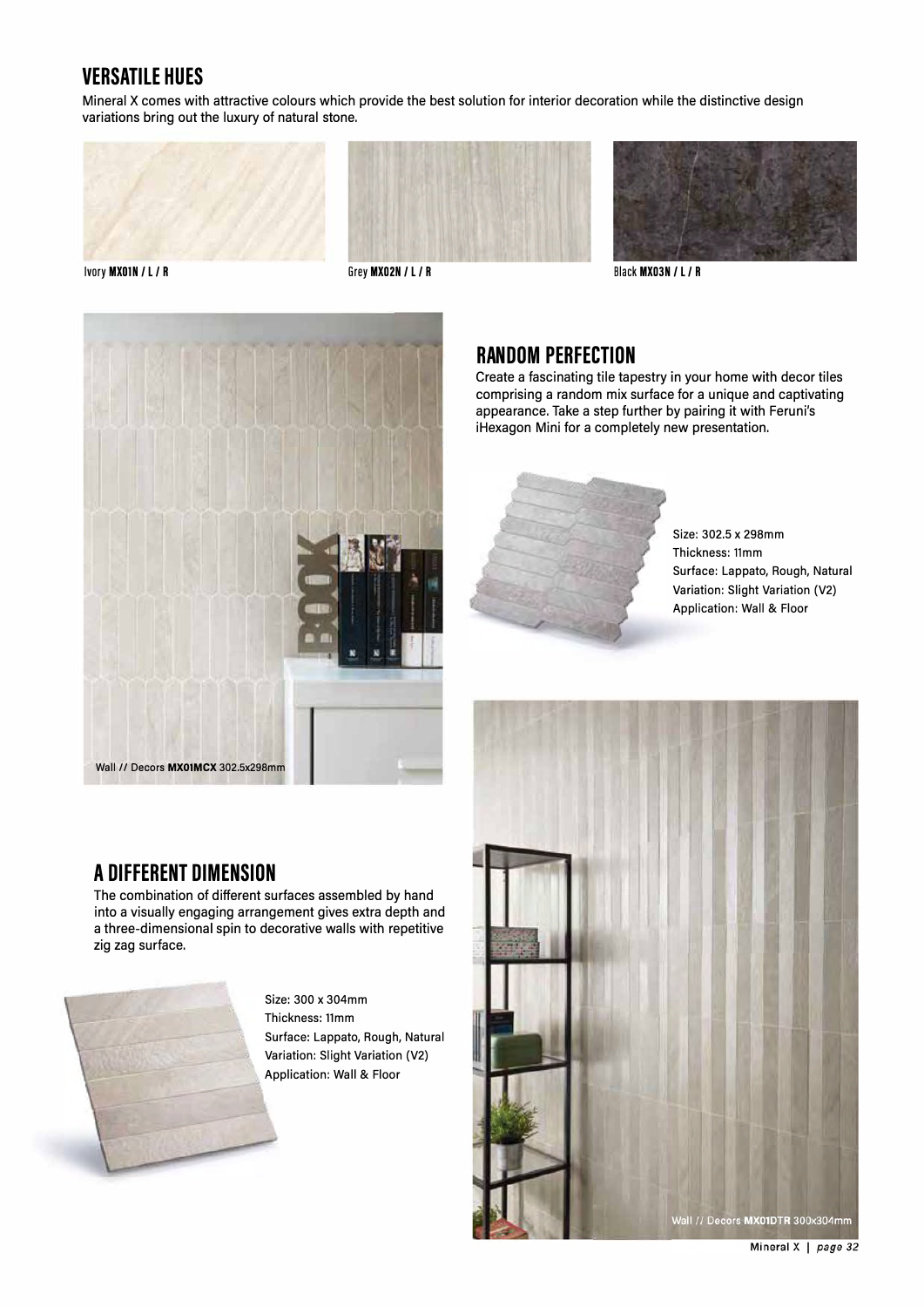



# **HAVE A DESIGNER'S TOUCH FULLY LOADED IN A BOX**

In the Feruni modular box, a few sizes of tiles are combined to form exceptional design patterns when installed. Complex patterns are now within reach with precision pre-cut sizes for easy assembly. Calculating of quantity for different sizes is now simplified and made easy in a box.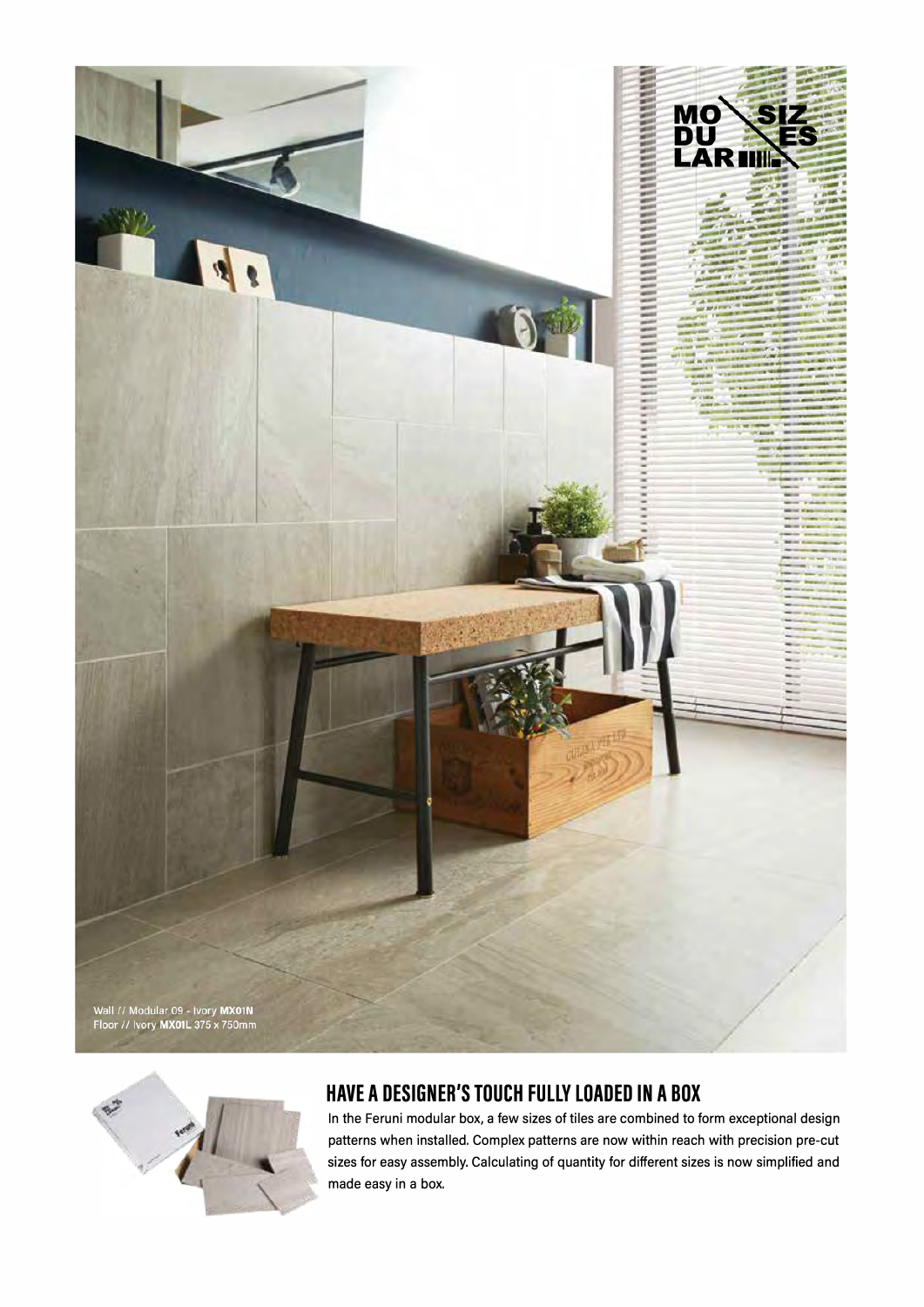# Natural Stone Design **MINERAL X**

### Glazed Porcelain Tiles 3 colours | 3 sizes | 3 surfaces



Ivory MX01L/N/R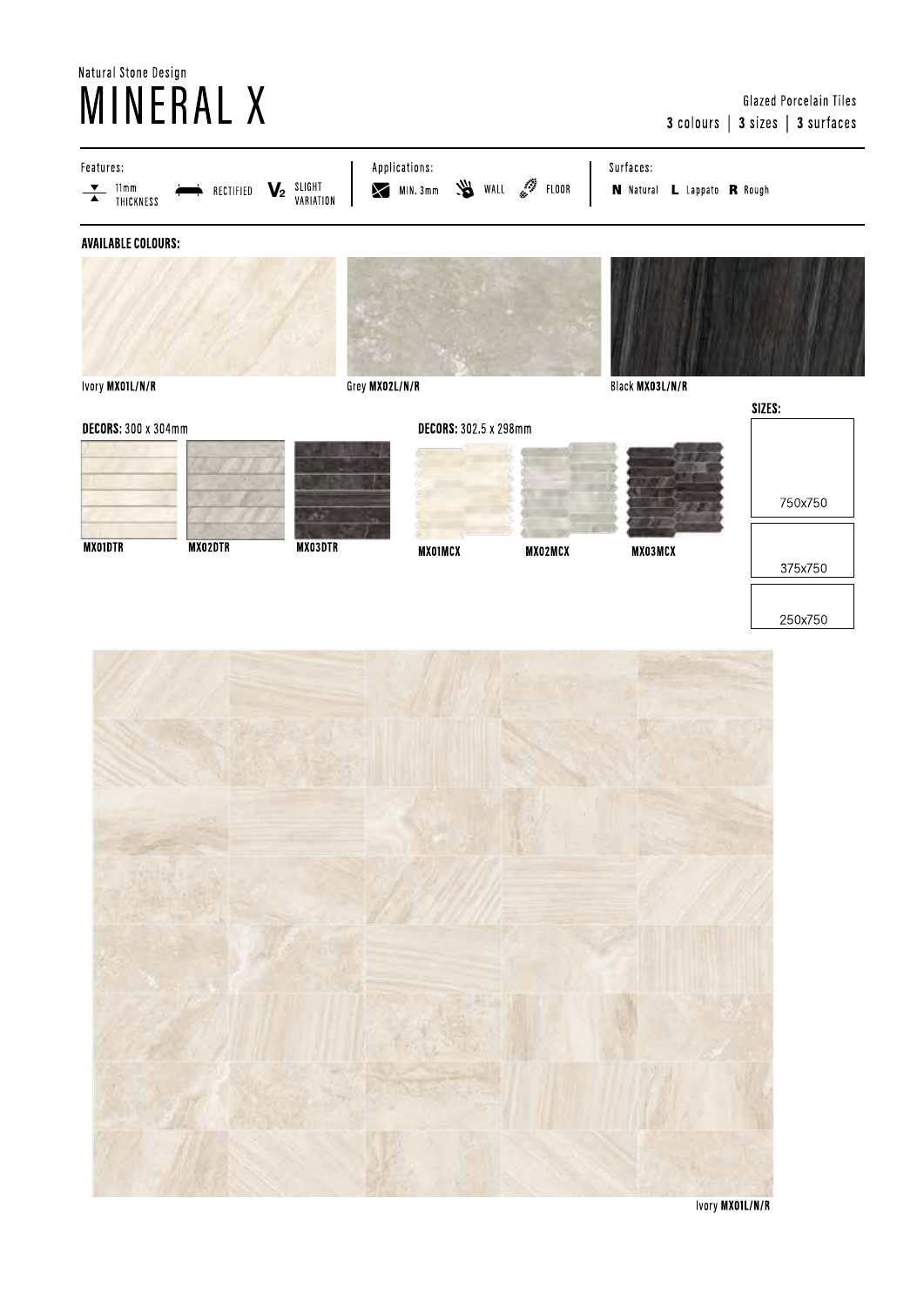



**Black MX03L/N/R**